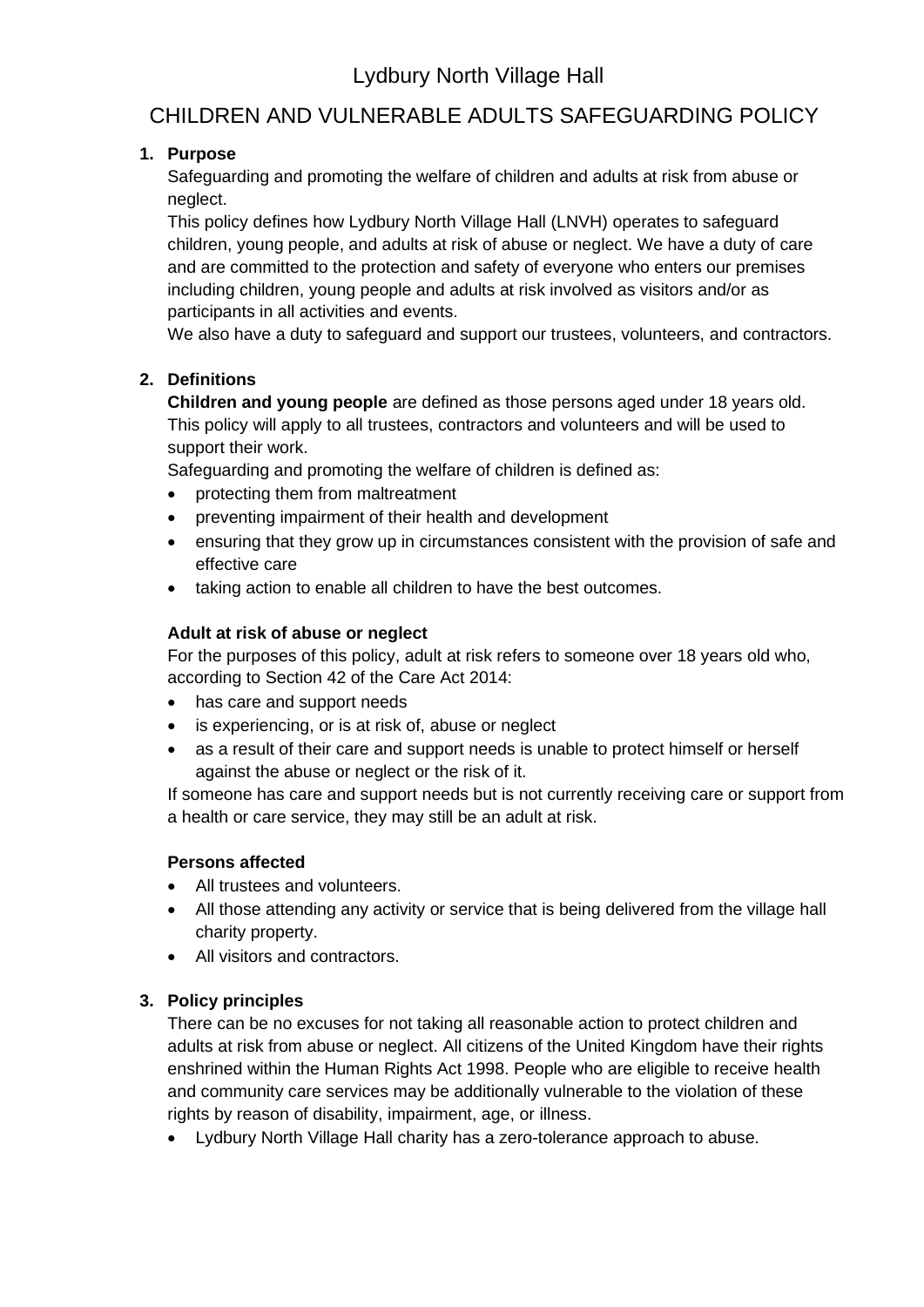- LNVH charity recognises that under the Care Act 2014, it has a duty for the care and protection of adults who are at risk of abuse. It also recognises its responsibilities for the safety and care of children under the Children Act 1989 and 2004.
- LNVH charity is committed to promoting wellbeing, harm prevention and to responding effectively if concerns are raised.
- LNVH charity is aware of the work of their local safeguarding Board/ Partnership and other support organisations on the development and implementation of procedures for the protection of children and adults at risk. The policy is about stopping abuse where it is happening and preventing abuse where there is a risk that it may occur.
- LNVH Committee is committed to the following principles:
	- o The welfare of the child, young person or adult at risk is paramount.
	- o All children, young people and adults at risk have the right to protection from abuse.
	- o Safeguarding is everyone's responsibility: for services to be effective each professional and organisation should play their full part; and
	- o All suspicions and allegations of abuse must be properly reported to the relevant internal and external authorities and dealt with swiftly and appropriately.

## **4. Procedures**

A. All members of the committee will sign the Declaration of Acceptance of Office for trustees which includes a declaration that they have no convictions in relation to abuse.

B. All members of the committee will familiarise themselves with safeguarding responsibilities, undertake training where appropriate on safeguarding issues including whistleblowing where it is available and offered by their local safeguarding board/ partnership or other local support organisation and ensure that they understand the principles set out in this policy at 3 above.

C. All members of the committee will work together to promote a culture that enables issues about safeguarding and promoting welfare to be addressed.

D. All members of the committee, helpers or other volunteers will not have unsupervised access to children or adults at risk unless appropriately vetted.

E. The committee will follow safe recruitment practices.

F. A member of the committee will be appointed to be responsible for child and adult at risk safeguarding matters. This person will have responsibility for reporting concerns that arise, as a matter of urgency, to the relevant safeguarding agency.

G. The named person is

……………………………………………………………………….until . The contract of the contract of the contract of the contract of the contract of the contract of the contract of the contract of the contract of the contract of the contract of the contract of the contract of the contrac

H. All suspicions or allegations of abuse against a child or adult at risk will be taken seriously and dealt with speedily and appropriately. The appointed person will know who to contact and where to go for support and advice in relation to an allegation, a concern about the quality of care or practice or a complaint.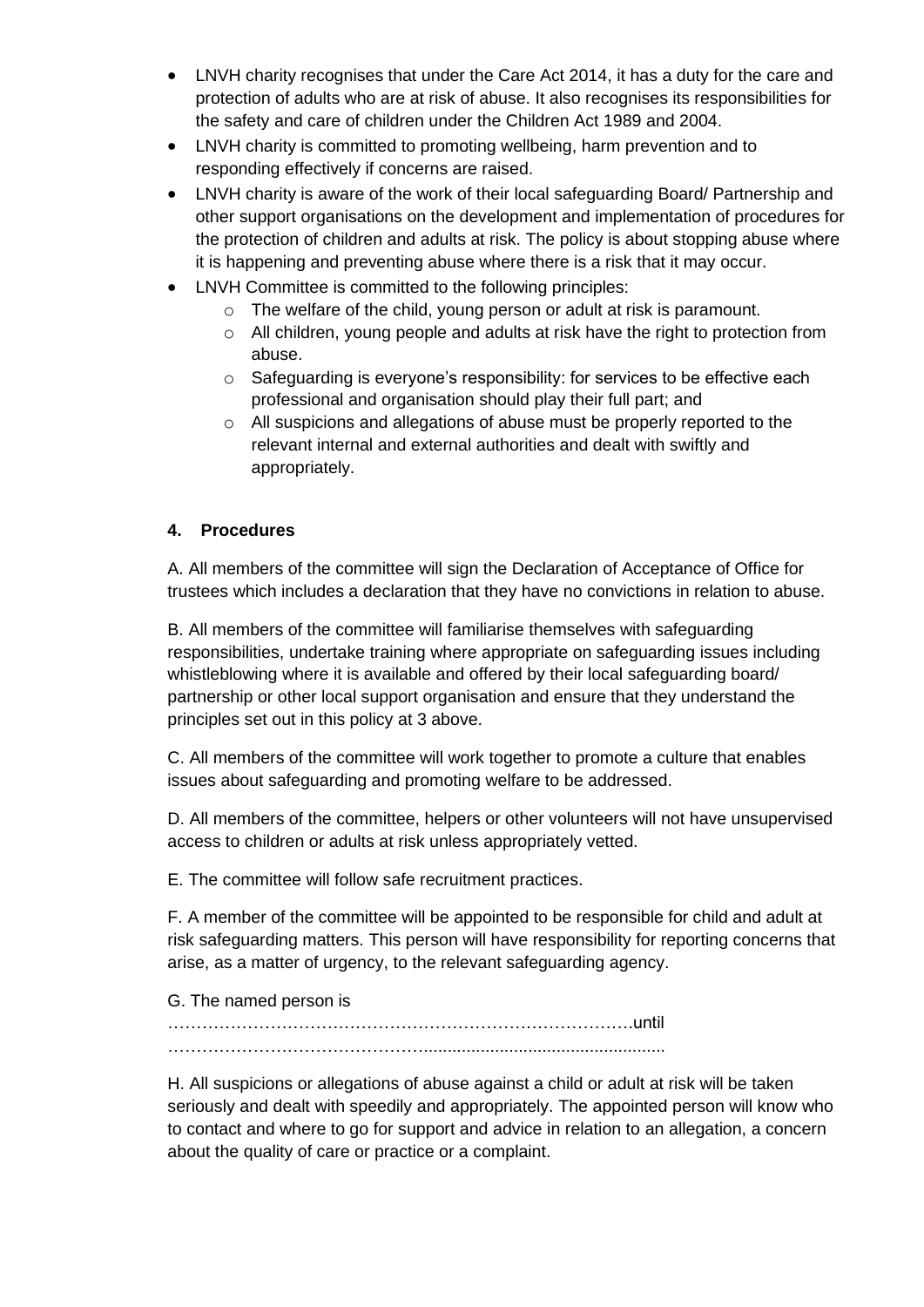An allegation may relate to a person who works with children or adults at risk who has:

- behaved in a way that has harmed a child or adult at risk or may have harmed a child or adult at risk.
- possibly committed a criminal offence against, or related to, a child or adult at risk;
- behaved towards a child (or children) or adult at risk in a way that indicates they may pose a risk of harm to children or adults at risk.

I. The committee will ensure that all hirers of the hall have signed a hiring agreement: This will require all hirers who wish to use the hall for activities which include children and adults at risk, other than for hire for private parties arranged for invited friends and family, to either produce a copy of their Safeguarding Policy and evidence that they have carried out relevant checks through the Disclosure and Barring Service (DBS) when requested to do so or, confirm that they have understood and will adhere to the hall's principles and procedures with regard to safeguarding.

Further, the committee will ensure that all hirers of the Hall are aware that any safeguarding of children or vulnerable adults involved in their activity or function whilst on the hall premises is the responsibility of the hirer. Hirers need to be made aware that facilities such as toilets and kitchen might be shared with groups booking other parts of the hall and that appropriate supervision/ arrangements should be made in such circumstances.

All hirers of the hall are made aware in the Hiring Agreement that they must follow the relevant legal requirements in respect of licensable activities, which include the sale of alcohol to under 18s and the Challenge 25 initiative to reduce this risk, and in ensuring that no children may be admitted to films when they are below the age classification for the film. No entertainment of an adult or sexual nature shall be permitted on the premises.

J. The committee will ensure that no unaccompanied minors under the age of 16 shall attend any events organised by the committee.

K. The village hall management committee will carry out an annual review of this policy at its AGM